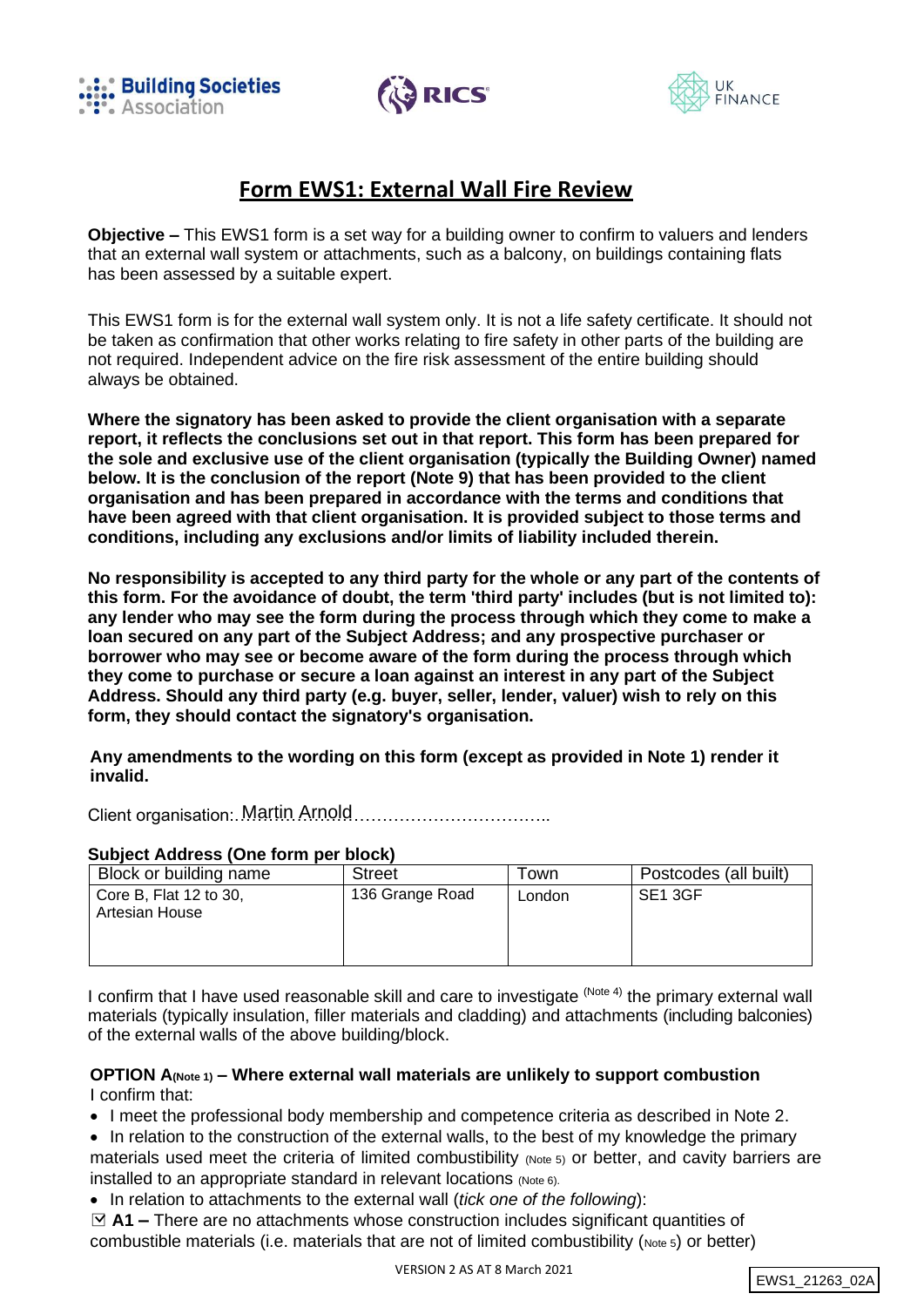





 $\Box$  A2 – There is an appropriate risk assessment of the attachments confirming that no remedial works are required.

 $\Box$  A3 – Where neither of the above two options apply, there may be potential costs of remedial Works to attachments (Note 7).

### OPTION B(Note 1) - Where combustible materials are present in external wall I confirm that:

• I meet the professional body membership and competence criteria as described in Note 3.

. I have used the reasonable skill and care that would be expected of the relevant professional advisor to assess the level of fire risk (Note 8) presented by the external wall construction and attachments (tick one of the following).

 $\Box$  B1 – I have concluded that in my view the fire risk (Notes 7 and 8) is sufficiently low that no remedial works are required.

 $\Box$  B2 – I have concluded that in my view the fire risk (Note 7) is sufficiently high that remedial works are required, and these identified to the client organisation the remedial and interim measures reguled (documented separately).

| Name              | Jon Pagan                             |
|-------------------|---------------------------------------|
|                   |                                       |
|                   |                                       |
| Qualification(s)  | MA(CANTAB) CEng MIFireE<br>. <b>.</b> |
| Organisation      | International Fire Consultants        |
| Professional body |                                       |
| Membership number | 00024756                              |
| Signature         |                                       |
| Date              | 15th December 2021                    |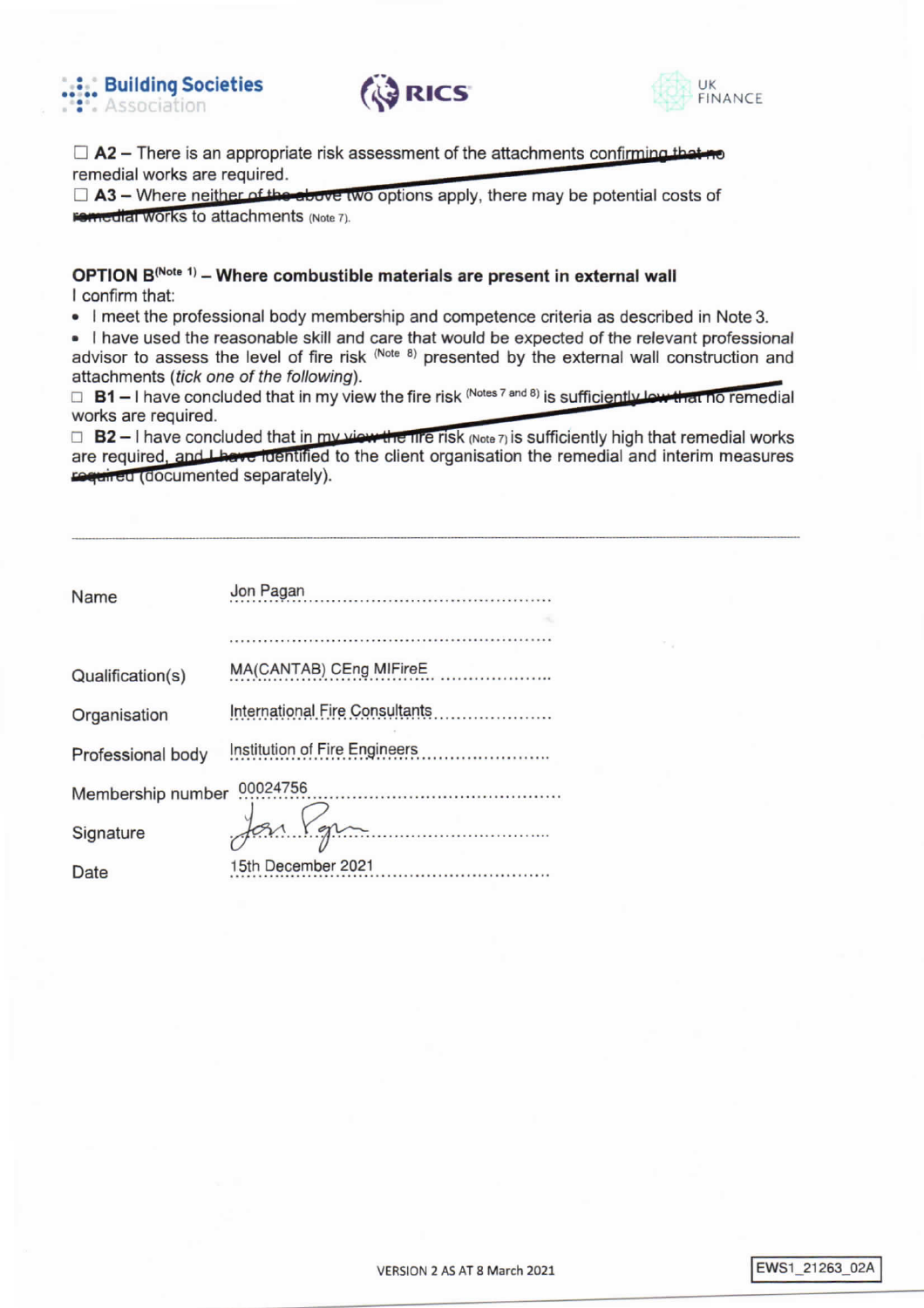





## **NOTES**

**Note 1 –** This form includes two options. Option A is for buildings where the materials used in the external wall would be unlikely to support combustion. Option B is for buildings where Option A does not apply and a more detailed review (and hence higher level of fire expertise) is required. The signatory should use either the Option A approach or the Option B approach and delete/cross out the unused option. Within each option there are sub-options, the user should tick the box of the relevant sub-option.

**Note 2 –** For Option A, the signatory would need the expertise to identify the relevant materials within the external wall and attachments, and whether fire resisting cavity barriers and fire stopping measures have been installed correctly. However, this would not necessarily include the need forexpertise in fire engineering. The signatory should be a fully qualified member of a relevant professional body within the construction industry.

**Note 3 –** For Option B, the signatory would need a higher level of expertise in the assessment of the fire risk presented by external wall materials. For Institution of Fire Engineers (IFE) members, this should be a Chartered or Incorporated Engineer with full membership of the Institution. For non-IFE members, the signatory should be a fully qualified member of a relevant professional body that deals with fire safety in the built environment, with either actual or equivalence to the Chartered or Incorporated Engineer status.

**Note 4 –** The investigation must include evidence of the fire performance of the actual materials installed. For both Options A and B, this would often include either a physical inspection by the signatory to this EWS1 Form, or inspection of photographic or similar information gathered by a 3<sup>rd</sup> party (subject to the signatory having sufficient confidence in that 3<sup>rd</sup> party). It would also include the standards of construction of key fire safety installations, such as cavity barriers. Given the nature of external walls, this would typically involve investigations in a limited number of locations (actual number to be determined by the signatory). Review of design drawings may assist, but on their own would not be sufficient. If the wall construction includes multiple wall types, the investigation should include each type.

**Note 5 –** The term 'limited combustibility' is as defined in BS 9991:2015.

**Note 6 –** Cavity barrier fire performance and locations to be based on relevant fire safety design guidance documentation, such as BS 9991, or relevant statutory guidance.

**Note 7 –** In this situation the signatory should notify the client organisation that the fire risk assessment of the building will need to be reviewed to consider the findings of the external wall survey.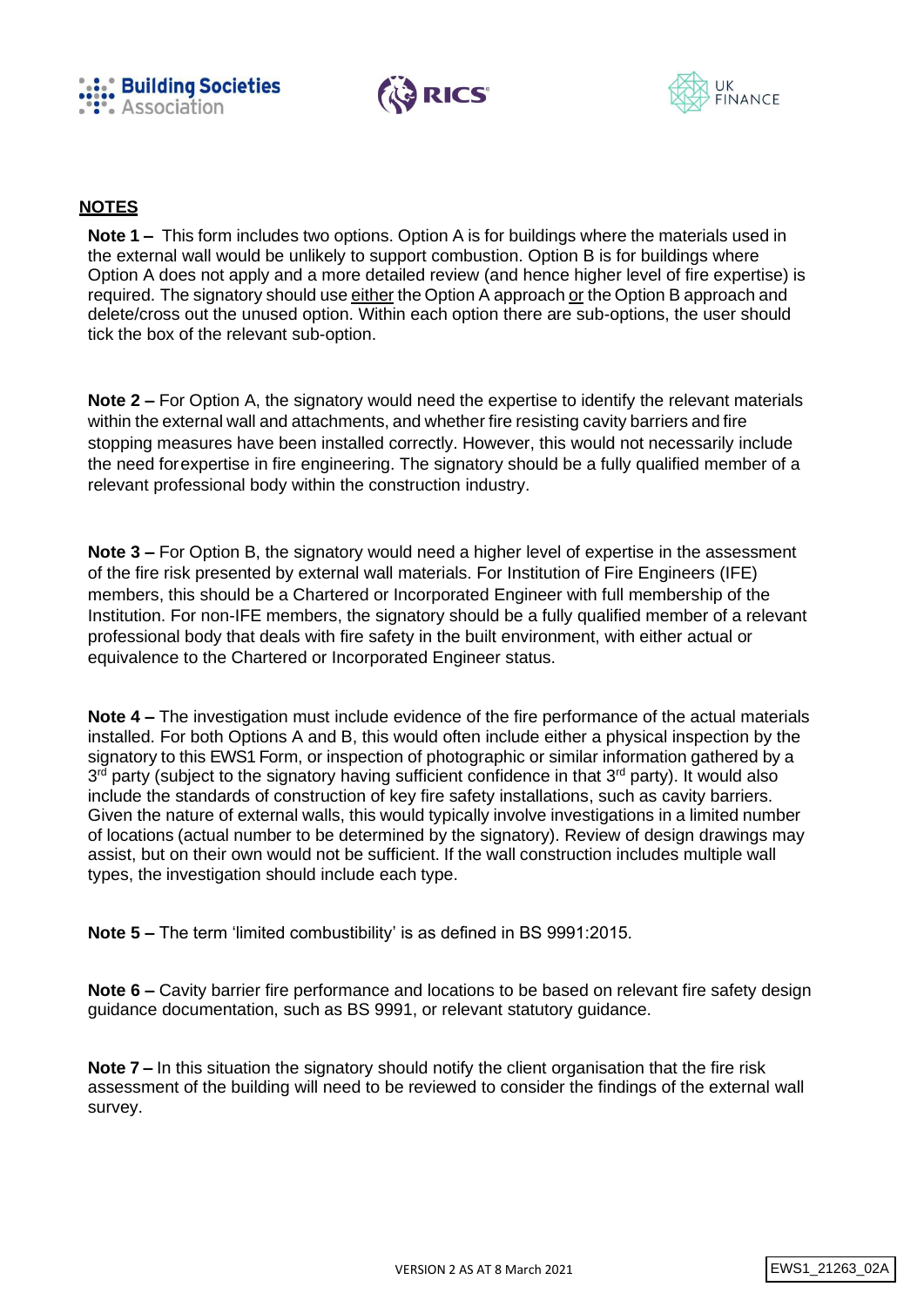





**Note 8 –** The assessment of fire risk as described above includes that insofar as is necessary to ensure a reasonable standard of health and safety of those in and around the building, all external wall constructions, and any external attachments (e.g. balconies) of the building:

- Resist spread of fire and smoke, so far as is reasonably necessary to inhibit the spread of fire within the building; and
- Are constructed so that the unseen spread of fire and smoke within concealed spaces is inhibited; and
- Adequately resist the spread of fire over the walls, having regard to the height, use and position of the building.

The assessment takes account of regulations and published design guidance as were current at the time of construction, as well as those which are current at the time of this assessment. It cannot be guaranteed that it would address guidance and regulations which may be introduced in the future.

**Note 9 –** The signatory may wish to provide their client organisation with a separate report on their investigation to support their statements in this EWS1 Form. That separate report would not normally need to be supplied to the valuer along with this EWS1 Form (unless there are specific issues which may require it).

**Note 10 –** This EWS1 Form will need to be reassessed if any significant changes occur to the external wall or attachments of the building, and is valid for up to 5 years from the date at which it is signed.